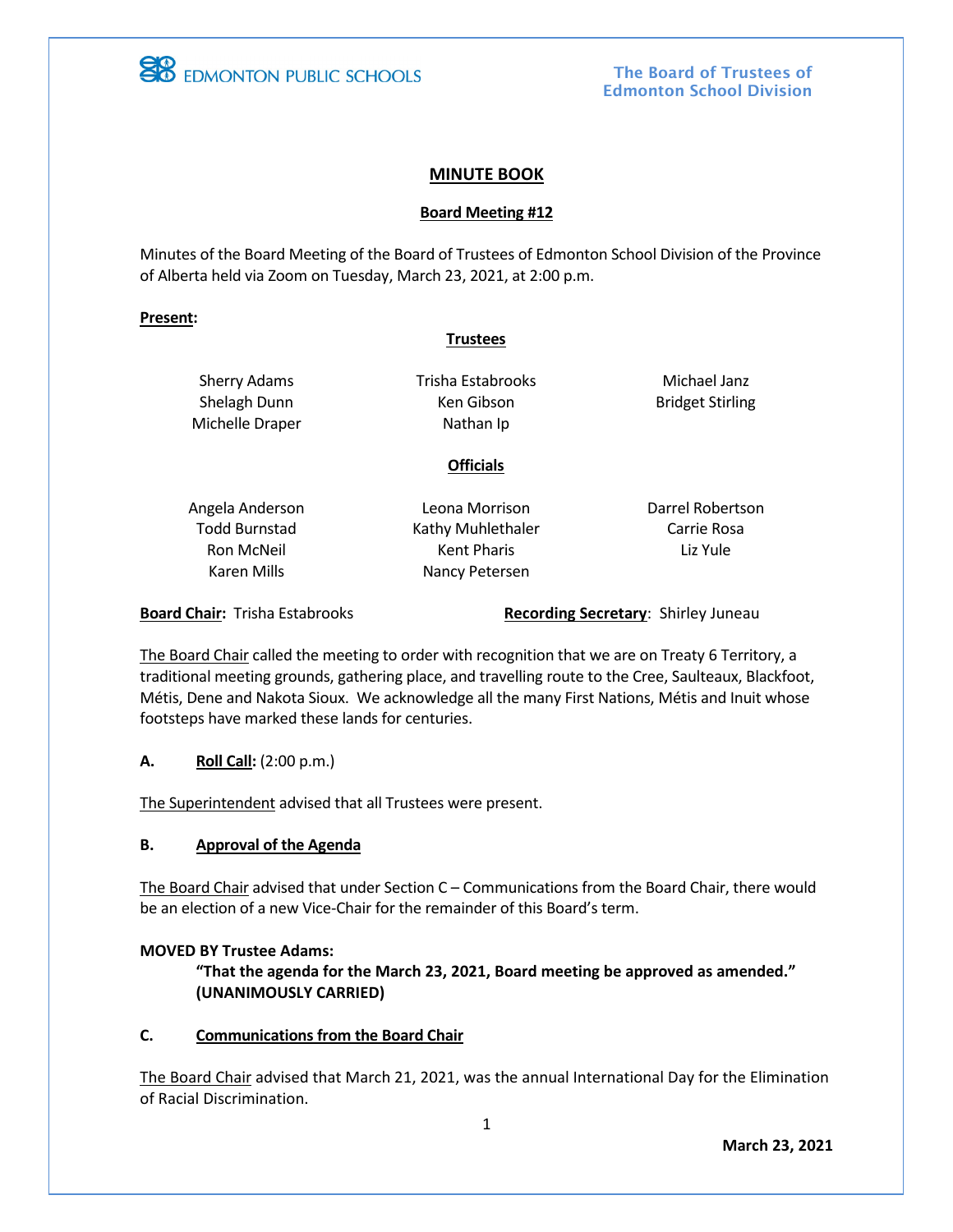

**EDMONTON PUBLIC SCHOOLS** 

## **MINUTE BOOK**

On that day in 1960, police killed 69 people at a peaceful demonstration protesting apartheid in South Africa. She explained that the first article of the United Nations' Universal Declaration of Human Rights affirms that "all human beings are born free and equal in dignity and rights". The Board Chair shared that today stands as a reminder of the impact of systemic racism on Black, Indigenous and People of Colour.

The Board Chair stated that violent attacks, anti-Asian racism and recent events in Edmonton and beyond are evidence that we must all work together to not just stand up against racism but be actively anti-racist. She advised that "Youth standing up against racism" is the 2021 theme. The Board Chair reminded everyone that the theme engages the public through the hashtag #FightRacism, which aims to foster a global culture of tolerance, equality and anti-discrimination and calls on each and every one of us to stand up against racial prejudice and intolerant attitudes.

The Board Chair stated that COVID-19 continues to impact the Division's classrooms, students and staff. She said that the Division is continuing to see variants of the virus in its schools, which isn't surprising given the increase in variant cases in Edmonton. The Board Chair remarked it is concerning to see case counts, in particular variants of the virus, increase. After weeks of declining positivity rates, we are seeing that positivity rates climbing again. The Board Chair said she was recently reminded that this pandemic is a health crisis, not an education crisis. It is important to remember this, but also important to recognize how schools are microcosms of society.

The Board Chair advised that the Board of Trustees were disappointed that Edmonton Public Schools was not included in the province's capital announcement earlier this month. She said that Edmonton Public Schools will continue to see more students, yet fewer dollars due to a frozen education budget. The Board Chair explained that Edmonton Public Schools is one of the fastest growing school divisions in Alberta and the province's decision not to fund any of its infrastructure projects will impact students, staff and families. Schools and communities will continue to experience spacing issues.

The Board Chair thanked City Councillor Bev Esslinger and the City of Edmonton for recognizing 140 years of the Edmonton Public School Division. She also thanked Ms Cindy Davis from Edmonton Public Schools Archives and Museum for sharing the Division's history on social media platforms.

## Nomination for Vice-Chair:

Trustee Ip was elected by acclamation as the Vice-Chair of the Board of Trustees for the remainder of this Board's term.

## **D. Communications from the Superintendent of Schools**

The Superintendent reported that fourteen COVID-19 variants cases were identified in ten schools in the Division. He advised that no variant cases had spread within classrooms to date.

**March 23, 2021**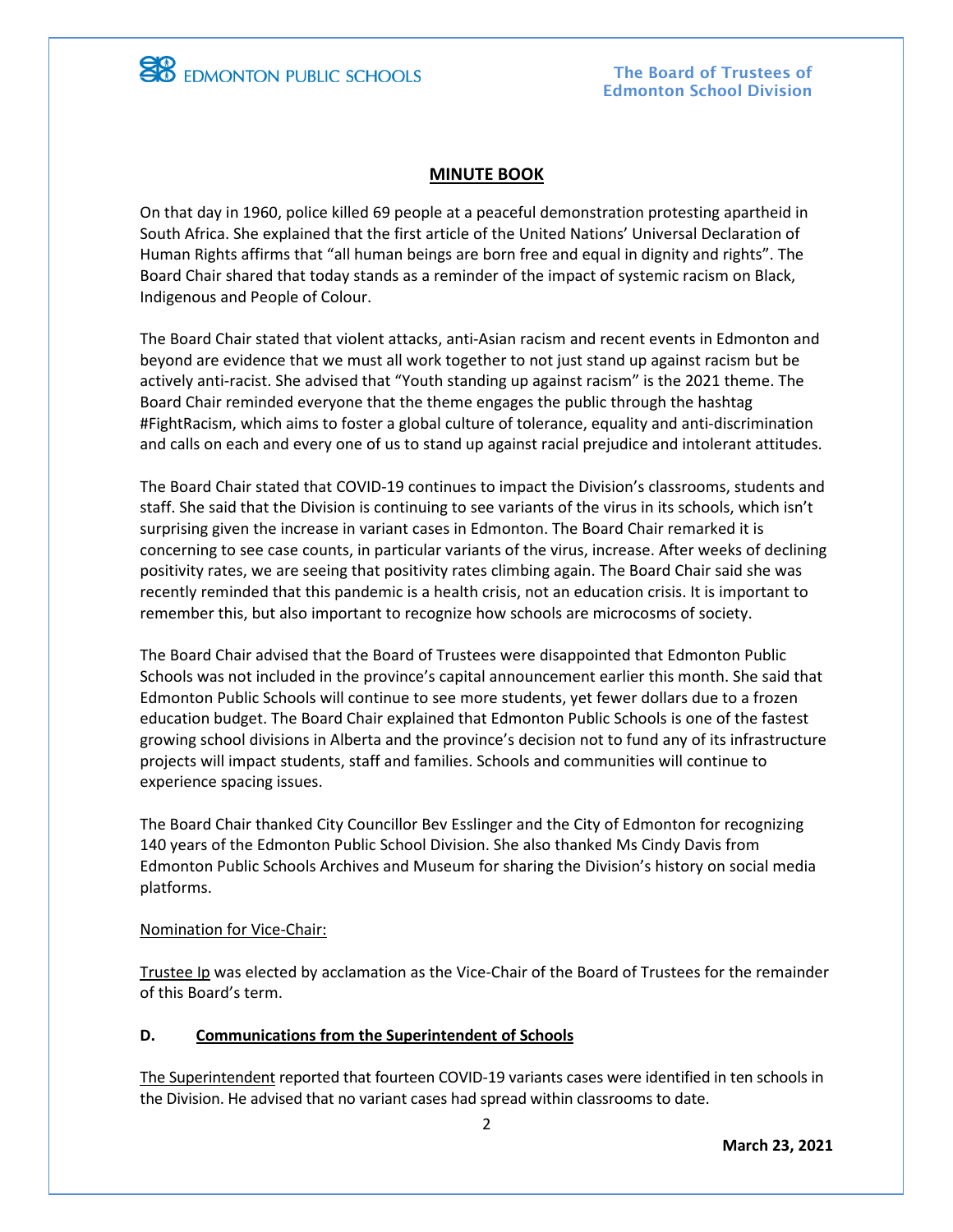

**EB** EDMONTON PUBLIC SCHOOLS

## **MINUTE BOOK**

The Superintendent explained that all COVID cases are being screened for variants by Alberta Health Services (AHS). He said that AHS is conducting additional screening of close contacts for transmission of the variants.

The Superintendent reported that the Division has not been notified by the provincial government whether education workers would be prioritized in any coming stages of the COVID-19 vaccine rollout.

The Superintendent shared that pre-enrolment is now open for families to choose their school for next year by April 15, 2021.

The Superintendent advised that the Division Feedback Survey has been shared with staff, students, families and community. He explained that the feedback received will help the Division plan for next year. The Superintendent advised that the survey will remain open until April 6, 2021.

The Superintendent announced that Spring Break is from March 29 to April 6, 2021, and wished staff, students and families a safe and energizing break.

#### **E. Minutes**

1. Board Meeting #11 – March 9, 2021

#### **MOVED BY Trustee Draper:**

**"That the minutes of Board meeting #11 held March 9, 2021, be approved as printed." (UNANIMOUSLY CARRIED)**

## **F. Comments from the Public and Staff Group Representatives**

There were no registered speakers for this item.

- **G. Reports**
	- 2. Process and Timeline for the 2021-2022 Budget and for the Fall Review of the 2020- 2021 Results and the Plans for 2021-2022

## **MOVED BY Trustee Ip:**

**"1. That the Process and Timeline for the 2021-2022 Budget as outlined in Attachment I, be approved." IN FAVOUR: Trustees Adams, Draper, Estabrooks, Gibson, Ip, Janz and Stirling**

**OPPOSED: Trustee Dunn (CARRIED)**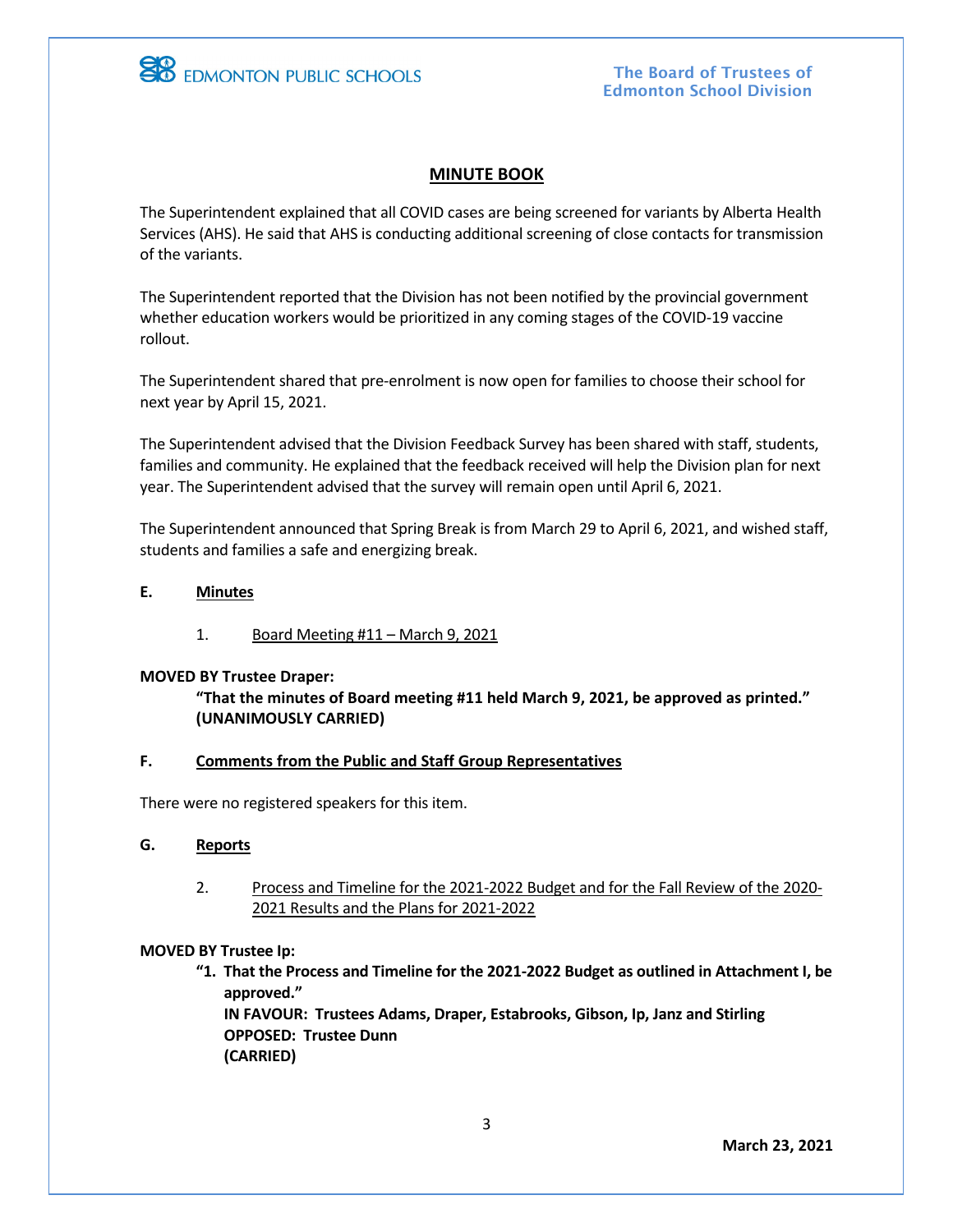

# **MINUTE BOOK**

**"2. That the Process and Timeline for Review of the 2020-2021 Results and the 2021-2022 Plans, as outlined in this report be approved." (UNANIMOUSLY CARRIED)**

The Trustees provided the following feedback:

- It may be helpful for the future Board to ask questions during results review about the Division's Three-Year Education Plan.
- Given the Board's commitment to eliminate racism within Edmonton Public Schools, it may be beneficial to ask a question about what the work to dismantle racism in Edmonton Public Schools.
- Suggested that the Strategic Plan include measurable goals that will help inform the results reviews processes. The closest measurable goal in the current Strategic Plan is that more students demonstrate growth and achieve student learning outcomes with a specific focus on literacy and numeracy.
	- o This a great goal for the Board and it leaves room to be more specific:
		- what does more mean?
		- does it mean more than last year?
		- is growth as important as outcome?
		- is there a benchmark goal and how does the Board judge success or failure when reviewing the budget?
- That Administration consider conducting results review early in the evenings or via Zoom to increase community participation.
	- 3. Revised 2021–22 School Year Calendar

#### **MOVED BY Trustee Gibson:**

- **"1. That the attached revised 2021-22 Division Calendar be approved." (UNANIMOUSLY CARRIED) Trustee Gibson was not present for the vote.**
- **"2. That presentation and approval of the 2022-23 Division Calendar be delayed until the fall of 2021." (UNANIMOUSLY CARRIED) Trustee Gibson was not present for the vote.**

There was a short break in the meeting.

4. Motion re: Establishment of an Independent Auditor

#### **MOVED BY Trustee Janz:**

**"That, in order to provide greater transparency and objectivity for the Edmonton Public School Division, Administration bring forward a report on costing and considerations of**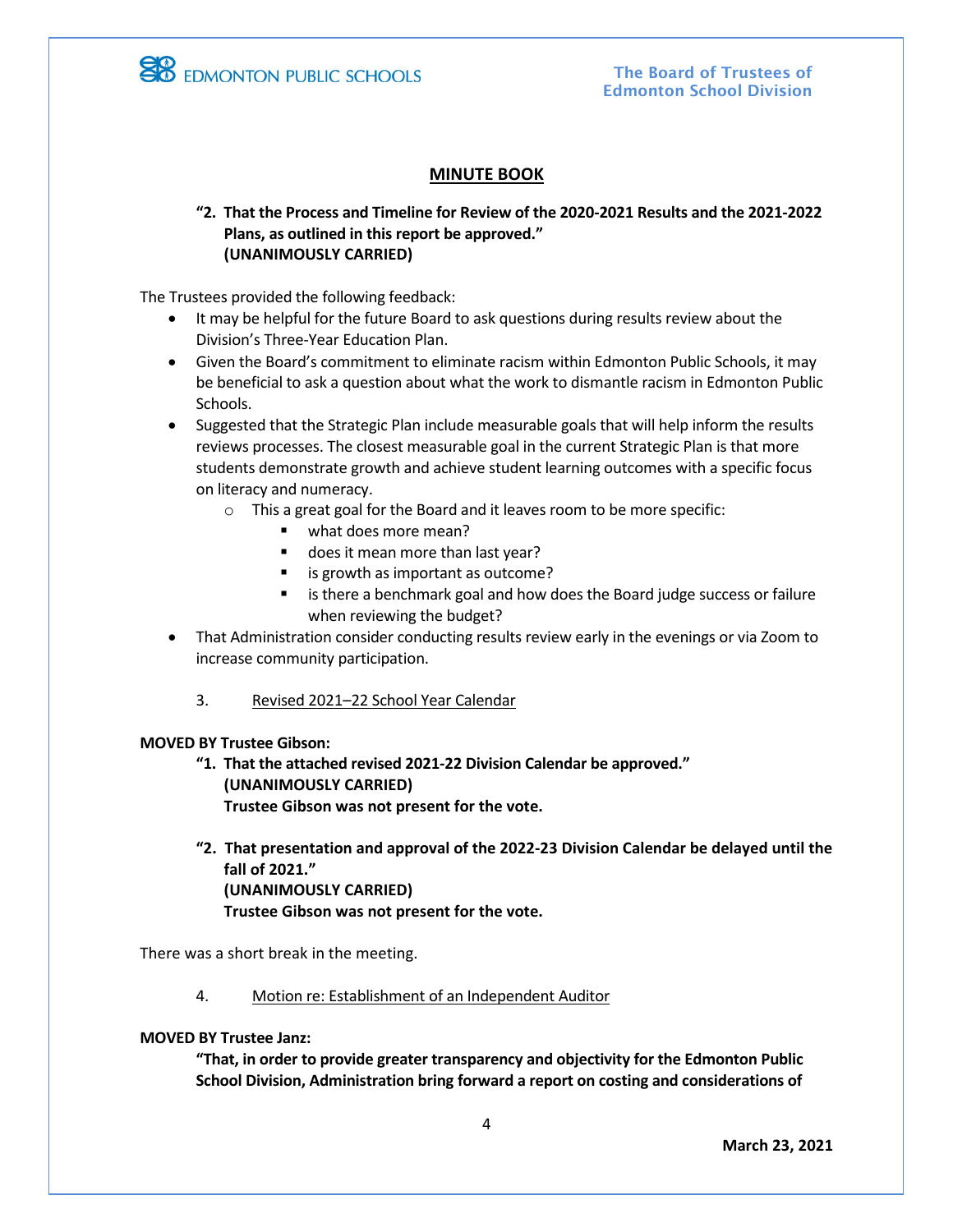

The Board of Trustees of Edmonton School Division

#### **MINUTE BOOK**

**establishing an independent Division auditor, who would report directly to the Board of Trustees." IN FAVOUR: Trustees Dunn, Janz and Stirling OPPOSED: Trustees Adams, Ip, Draper, Estabrooks and Gibson (DEFEATED)**

There was a short break in the meeting.

Vice-Chair Ip and Trustee Janz left the meeting at 5:00 p.m.

5. Strategic Plan Update: Literacy and Numeracy

An overview of the Division's comprehensive approach in support of literacy and numeracy was provided to the Board of Trustees.

The following information was requested:

- 1. Provide specifics regarding the literacy app that is available to parents.
- 2. Provide a summary of the literacy resources available to parents.

The Board Chair requested that the Strategic Plan Update Literacy and Numeracy report be shared with the City of Edmonton.

Trustee Draper left the meeting at 5:30 p.m.

#### **MOVED BY Trustee Gibson:**

**"That agenda items 6 and 7 be deferred to the April 13, 2021, Board meeting." (UNANIMOUSLY CARRIED) Trustees Draper, Ip and Janz were not present for the vote.** 

Trustee Janz rejoined the meeting at 5:50 p.m.

**MOVED BY Trustee Gibson:**

**"That the March 23, 2021, Board meeting proceed past 6:00 p.m. for completion of the agenda." (UNANIMOUSLY CARRIED)**

**Trustees Draper and Ip were not present for the vote.** 

**H. Other Committee, Board Representative and Trustee Reports**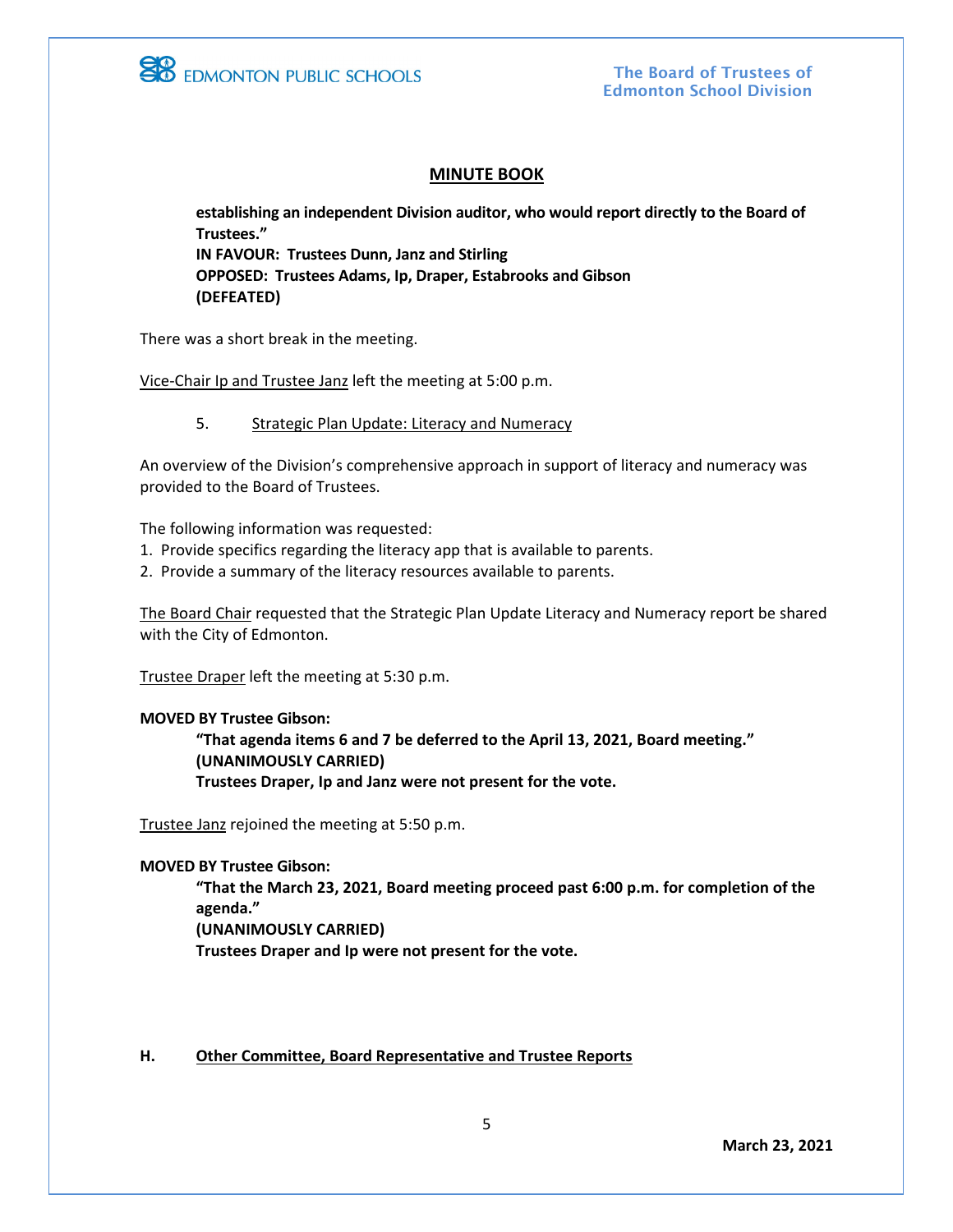

# **MINUTE BOOK**

Trustee Janz reported that the pandemic has *sprouted* an incredible interest in gardening and local food security across the city. More community gardens are taking root for different reasons and values. Trustee Janz submitted the following written report:

On Wednesday, March 10, 2021, approximately 60 community leaders convened around the following questions:

- 1. How can schools contribute to climate change mitigation, cleaner air (especially along busy roads or high traffic/idling areas), educational opportunities, positive mental health, increased social capital, and helping stop school hunger?
- 2. The new Edmonton City Plan contemplates planting 2 million new urban trees. How can we ensure that schools and community leagues think creatively about school land as a place to welcome these trees?
- 3. How can we imagine and co-create new opportunities for schools and communities to grow urban agriculture?

We learned about permaculture opportunities and experience from local leaders in our community who have led projects and overcome barriers or have faced challenges.

We expressed our collective desire to have:

- Clear pathways for action: for permission, for funding, for support.
- Opportunities for partnerships: beyond the local school, how can a champion, a non-profit, or a group of neighbours start an initiative?
- Immediate potential to start planting and creating: Where are the spaces that can be actioned? Which land is city, municipal reserve, school board, and where is there opportunity?
- Equity: to help communities harder-hit by the pandemic, not only with their own food security, but their opportunity to participate in the joy of gardening and nature.

We expressed our collective need for more:

- Clarity on the what: The ability to fast-track approved species or plants into the ground, today, would be helpful.
- Clarity on the where: delineated areas and clarity for planning. For example, if a community (or school, group, apartment, or club) wanted to plant new trees, who should they approach?
- If they wanted to start a garden near a school or community league, what process should they follow?
- Support to help us get started tomorrow: not necessarily financial, but even guidebooks like community gardens from AHS or others would be helpful.
- Documented and accessible support to volunteers and partners to get started, included a dedicated point of contact at the city or school board who is knowledgeable and willing to help volunteers navigate internal processes they can't access themselves.
- Ability for all neighbourhoods to enjoy nature, including rewilding schoolyards, increasing their ability to sequester carbon, support biodiversity, and provide interesting and stimulating places for children to learn and play.